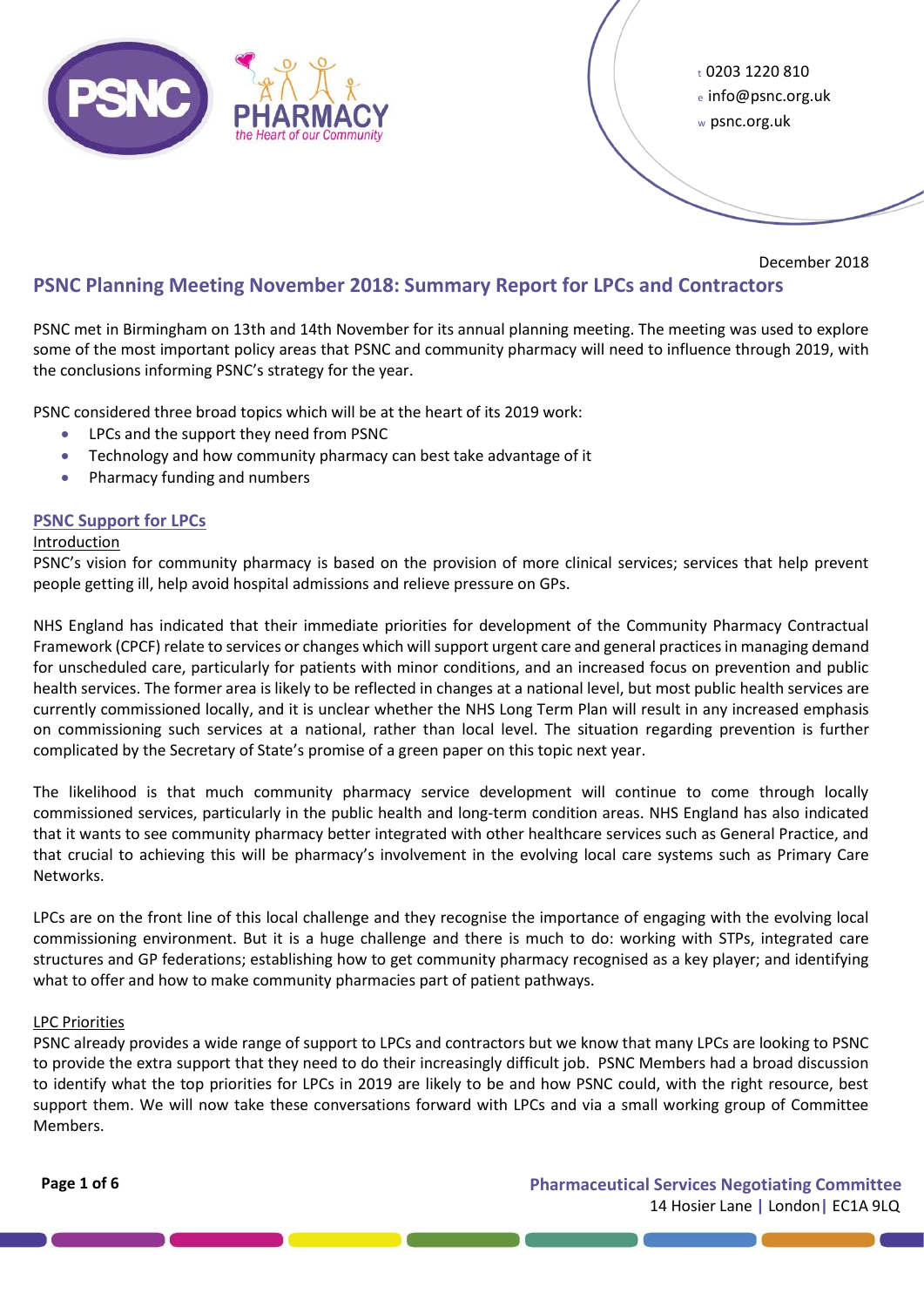

Some of the key priorities for LPCs are likely to be:

- Understanding the national agenda and communicating that to contractors
- Service commissioning and decommissioning, including understanding how the local commissioning environment is evolving and responding to tenders
- Leadership (e.g. to engage with Primary Care Networks)
- LPC structures and knowledge, including their internal management
- Provider companies
- Making use of data and analytics
- Contractor engagement and support for businesses, service delivery, etc.
- Managing their workload to avoid duplication and work collaboratively wherever possible

### LPC Support Needs

PSNC Members felt that LPCs would be likely to need a range of support throughout 2019, including to help them to engage with emerging local commissioning structures (e.g. integrated care systems (ICS)); to help them to share evidence more effectively; to identify the skills they will need to carry out their roles effectively in the future; to develop strategies and manage projects; and to make best use of technology and smart working practices.

There was consensus that PSNC should try to identify areas where LPCs need further support and that a dashboard could be useful for this. PSNC will also review the training that it offers to LPCs.

Ideas for specific support that PSNC could provide included:

- Commissioning support e.g. business cases, guidance to help LPCs to understand the local environment, and support with local contracting
- Support and guidance on LPC structures and operations
- Support with LPC/contractor engagement
- More webinars, briefings and networking opportunities
- An LPC Chairs day
- Better evidence sharing, and an acceleration process so that good ideas from LPCs can very quickly be replicated across the country
- Advice on smarter working tools
- Regular contact with LPCs about their needs

PSNC looks forward to discussing these ideas with LPCs and to seeking their ideas on the future and the support they need from PSNC. This is likely to be through further focus group conversations.

### **Community Pharmacy and Technology**

#### Introduction

Matt Hancock, the Secretary of State for Health and Social Care, has made technology one of his three priority areas for the NHS. He has made a number of comments on this topic, setting out his vision of an NHS which makes best use of technology to provide better care and save public money. The Secretary of State has been clear that he expects all providers of health services to embrace this approach. NHS England also encourages the harnessing of technology and innovation, and the NHS app is expected to be released before the end of 2018.

**Page 2 of 6 Pharmaceutical Services Negotiating Committee** 14 Hosier Lane **|** London**|** EC1A 9LQ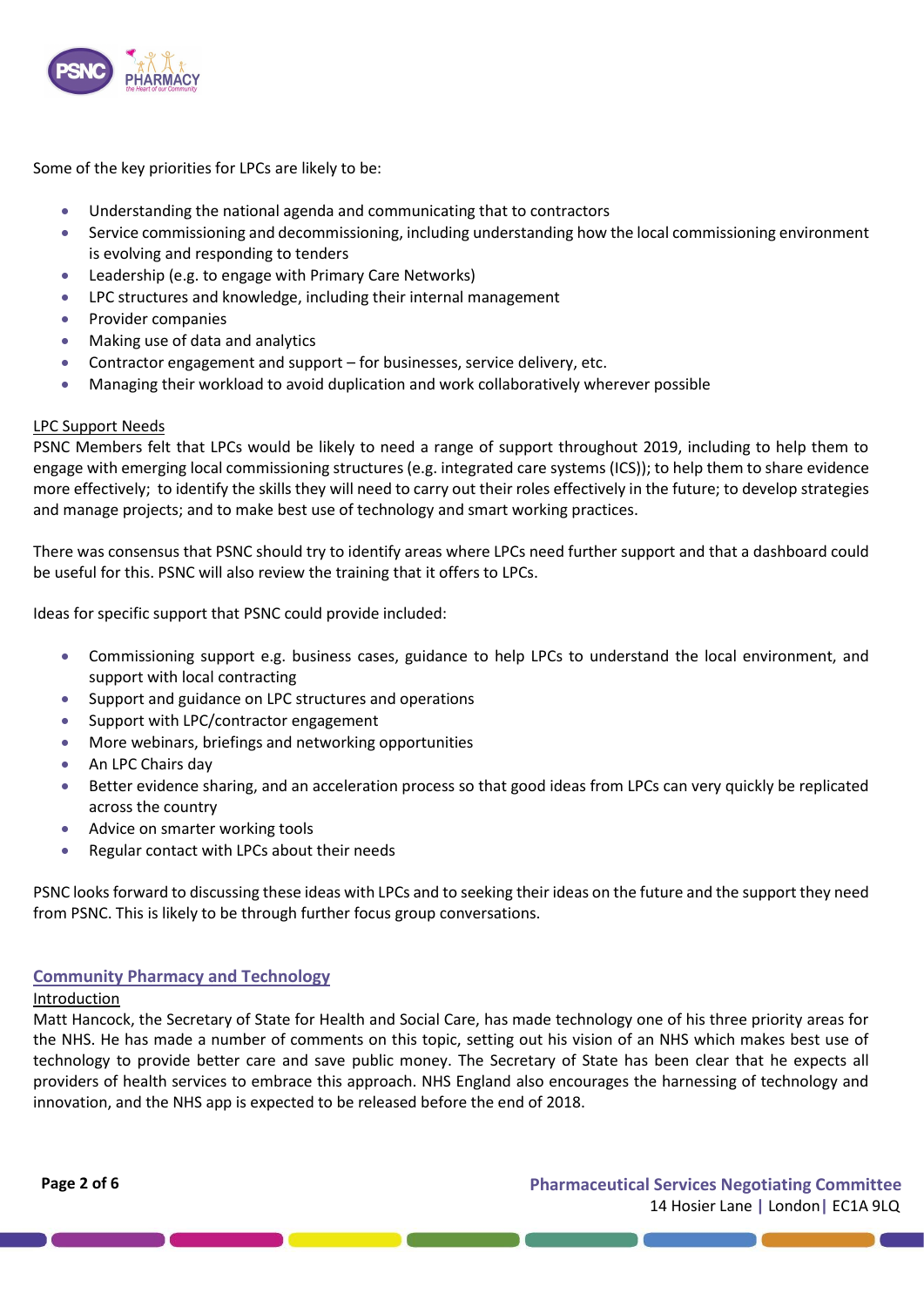

Technologies of relevance to community pharmacy include automated dispensing facilities and hub and spoke dispensing; apps including the awaited NHS app; artificial intelligence; and, novel delivery mechanisms, as well as tele-pharmacy.

### Hub and spoke dispensing

Many emerging technologies raise questions for the community pharmacy sector and PSNC considered in particular automated dispensing and hub and spoke dispensing, both of which seek to utilise automated dispensing for one or more pharmacies. Both automated dispensing in one community pharmacy and hub and spoke dispensing for a number of premises are already used by many contractors, but hub and spoke dispensing is only permitted under current legislation within the same legal entity. In 2016 the Government consulted on legislation which would have enabled hub and spoke dispensing between different legal entities, and Ministers have since noted that automated dispensing technology may present opportunities for the sector.

PSNC considered whether there might be greater benefits from automated dispensing/hub and spoke dispensing that can be realised under revised legislation. There was consensus that community pharmacy needs to lead the development of any changes and that PSNC must have conversations with Government about hub and spoke dispensing and technology.

PSNC Members had a broad discussion covering:

- Outstanding questions about how much dispensing will ever be automated (repeats vs acute)
- Complexities and concerns about what hub and spoke dispensing would mean for professional liability (noting the proposed new legislation on superintendent and responsible pharmacists)
- The spoke's costs for using a hub and how we would deal with margin and payments/fees the economic issues
- The need for the use of hub and spoke dispensing to remain optional and appropriate protection for those using competitors' hubs
- Questions about whether the Falsified Medicines Directive (FMD) would introduce the safety benefits that could be gained through automated dispensing
- The broader need to try to move to original pack dispensing simplifying the dispensing process to assist automation
- The opportunities to free up pharmacists' time to focus on other services and how this extra capacity would be used
- The need to restrict hub and spoke dispensing to something that can take place between registered community pharmacies and, also, the need to maintain the integrity of the market entry system
- Whether there would be potential benefits from outsourcing Monitored Dosage Systems (MDS) dispensing or whether it is appropriate to encourage MDS dispensing in view of current RPS advice on the issue
- The need to have a clearer understanding from Government of what the future for community pharmacy looks like
- The need to focus on the optimisation of medicines use rather than just supply

### Other technologies

PSNC also considered how other new technology may be able to help community pharmacies and their patients. Much progress has already been made. For example, the pending introduction of EPS phase 4 and Real Time Exemption Checking. The Quality Payments Scheme has given prominence to the Summary Care Record (SCR) and NHSmail. And almost every community pharmacy dispenses some of the approximately 60% of prescriptions that are electronic.

However, many community pharmacies do not appear to have a website or app or other system to communicate with patients electronically – a virtual front door that patients may use or an electronic footprint.

**Page 3 of 6 Pharmaceutical Services Negotiating Committee** 14 Hosier Lane **|** London**|** EC1A 9LQ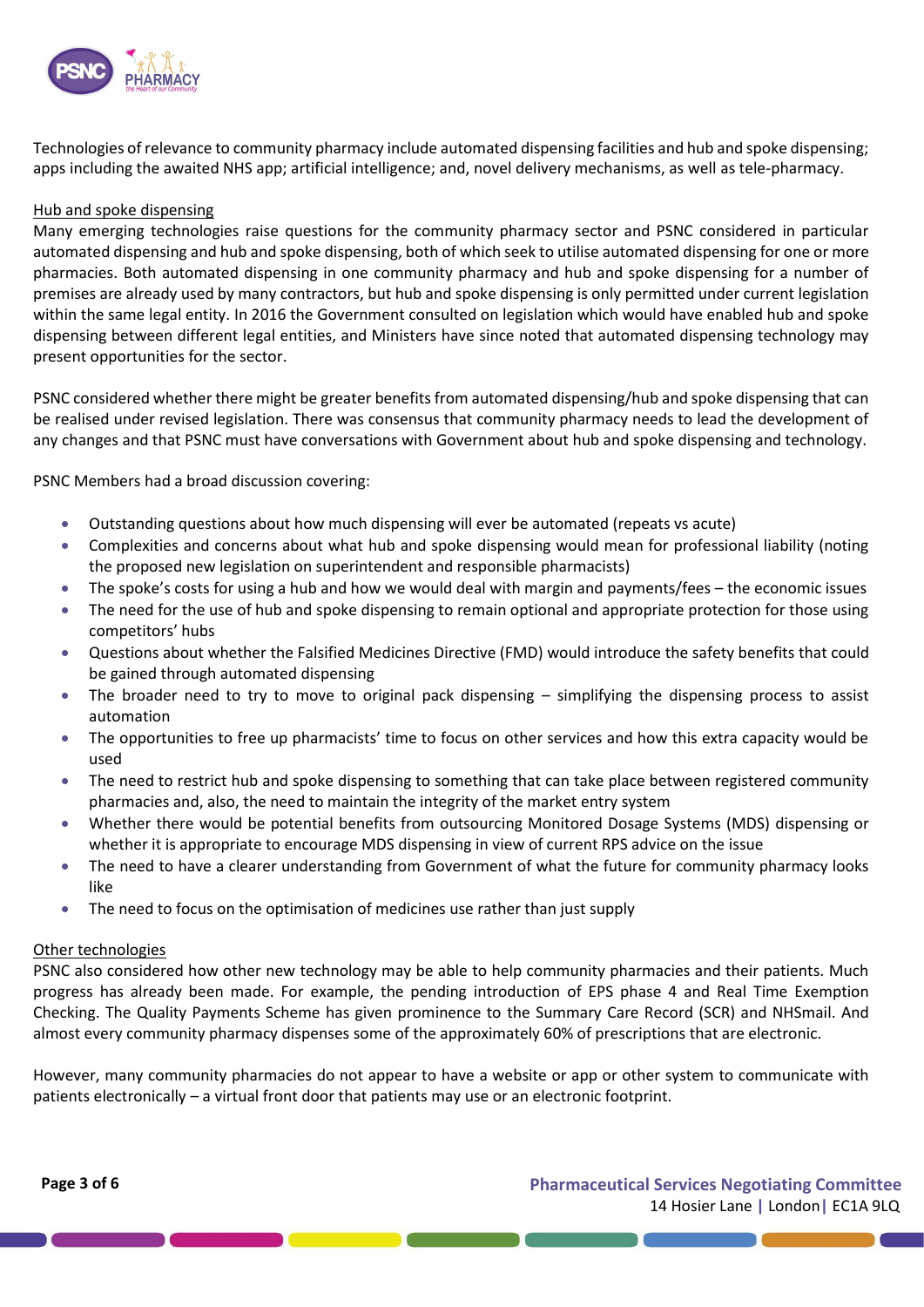

PSNC identified a wide range of technologies which could be of benefit to community pharmacies and their patients, including video consultations; websites; apps and emails; Alexa and Artificial Intelligence (AI); and scanning and safety technology. There was consensus that pharmacy must embrace technology and try to harness it for the benefit of patients, and that doing so may help to strengthen the relationship between community pharmacies and patients. If community pharmacy does not engage, then there is a risk that it could be disintermediated by someone else.

PSNC will consider a number of options for its workplan in 2019 including:

- Continuing to support the NHS app and articulating what we would like it to do
- Supporting anything that helps to integrate pharmacies with other care providers
- Exploring how pharmacies can best use the data we have (e.g. on the PMR systems)
- Considering the possibility of using Quality Payments to incentivise community pharmacies to have a digital relationship with their patients (in line with GP incentives)
- Describing an iterative vision for how technology can support pharmacies and their patients

# **Community Pharmacy Funding**

#### Introduction

Following the imposition of a cut to community pharmacy funding levels in 2016/17, contractors have been under considerable financial pressure. The NHS and Government expected that there might be significant numbers of pharmacy closures following the cuts, but we have seen fewer than expected (167 closures, to date). However, there is evidence of reduced service levels, lower drawings and financial hardship in the market and the current funding levels do not appear to be sustainable for many pharmacies. This has been a cause of great concern to PSNC and in accepting the funding offer for 2018/19 PSNC stressed this once again to the Department of Health and Social Care (DHSC) and NHS England.

There is a view in the NHS that there are too many pharmacies, and clustering of pharmacies is a particular concern. The Judicial Review process revealed a view amongst Ministers that spending £2.8bn to distribute medicines in the community is far too high. Through rebuilding relationships with the NHS and Government, PSNC's objective is to explore these attitudes and to have constructive discussions about where we can help the NHS to achieve its objectives.

### Funding Levels

PSNC considered that the current funding levels shared between the existing number of pharmacies is not sustainable. Given the NHS financial crisis, and the wider economic situation, we will not be able to secure more money for doing the same things, and so community pharmacy will need to undergo a period of transformative change. At the heart of this must be a Government vision setting out what it wants from pharmacies – this would enable the sector to plan. PSNC will look to work with Government and NHS England on setting out this vision.

There was consensus among PSNC Members that if patient needs and NHS ambitions for pharmacy indicate that a reduction in the number of pharmacies is unavoidable, then a planned reduction programme would be better than using funding attrition to reduce pharmacy numbers. There would also need to be steps taken to ensure that those pharmacies best meeting patients' needs were supported. To protect as many pharmacy contractors as possible, there would need to be work to facilitate mergers at a local level, alongside ongoing work to demonstrate the value of community pharmacies.

### Funding Distribution

From April 2005 the Community Pharmacy Contractual Framework (CPCF) has included retained margin as an explicit part of funding, originally set at £500m annually. This changed in 2014/15 to remove the regulatory lag approach and to set total guaranteed margin at £800m per year. Retained margin is subject to measurement by a margins survey, which is

<u> a seu de la companya de la companya de la companya de la companya de la companya de la companya de la companya </u>

**Page 4 of 6 Pharmaceutical Services Negotiating Committee** 14 Hosier Lane **|** London**|** EC1A 9LQ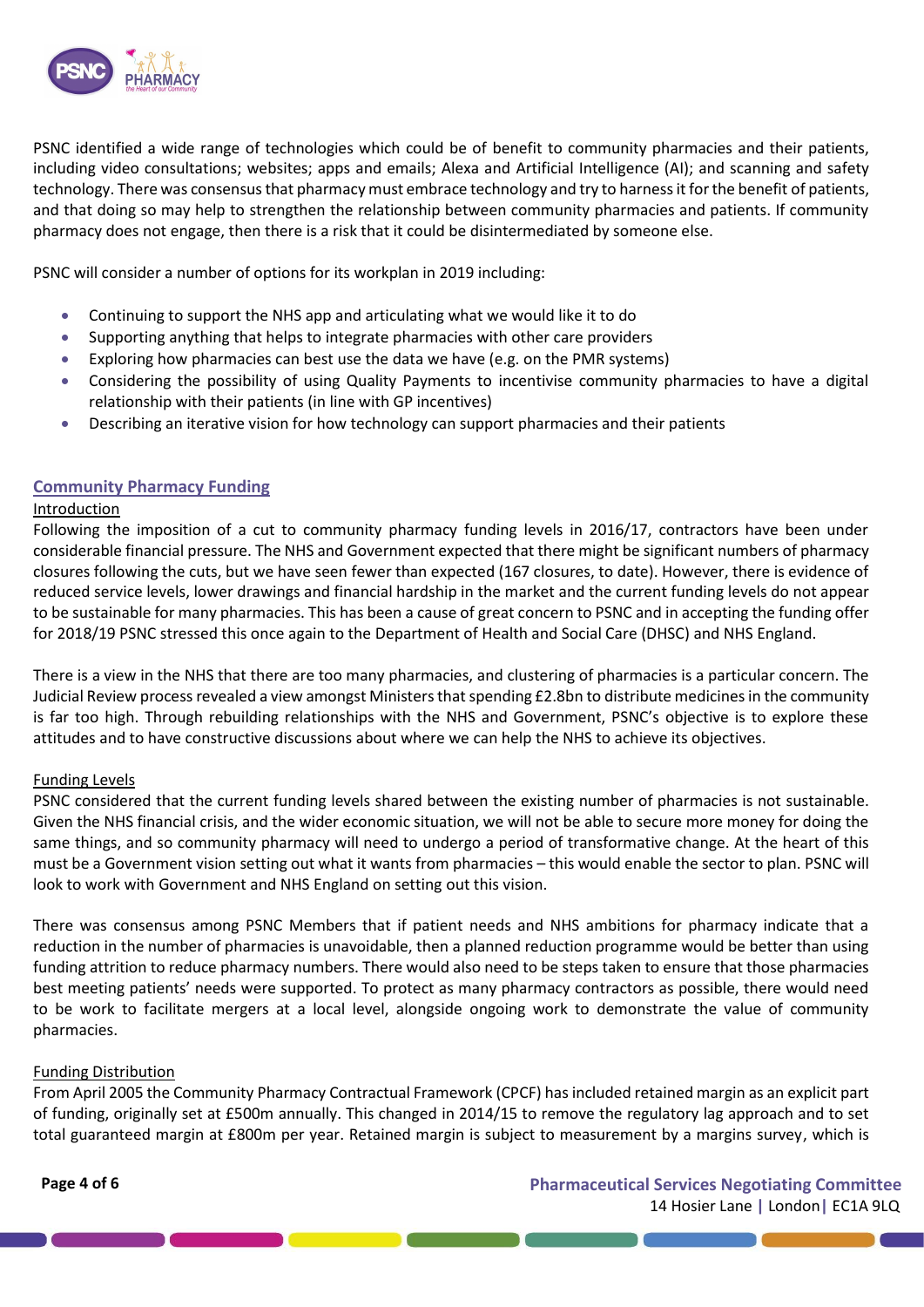

based on actual purchase prices for a sample of independent contractors. This was developed by a Professor of Statistics and has been subject to a programme of improvement over time.

Both contractors and the NHS have benefited from this system, which incentivises pharmacies to purchase effectively. Pharmacies are allowed to keep some of the margin they make as a part of their core funding, and their effective purchasing drives down medicines costs for the NHS significantly.

However, the system is becoming increasingly complex as the medicines market, particularly for generics, becomes more volatile, and concerns about its operation include:

- The adjustment mechanism: there are regular owings of margin from pharmacies to DHSC which are difficult for individual contractors to predict
- There are incentives for CCGs to subvert the system through frequent medication switches and the use of branded generics, which distort income delivery, increase workload, increase outdated stock and disrupt patients
- The impact of medicines shortages (and perceived shortages)

PSNC therefore considered whether community pharmacy might be better off shifting some of its core funding out of margin and into fees. There was a broad discussion covering:

- Recognition that there would be benefits to moving margin to fees in the long term in terms of pharmacy becoming a service provider
- It would be very unwise to start changing things now, particularly with Brexit coming up and the new DHSC powers needing time to have an impact
- The complexities of making any changes and potential consequences e.g. on generics prices generally, which pharmacies have kept very low
- The need to explore how the system is working: what do people think is broken, and why?
- The need for clarity from Government about what it wants from pharmacy in the long term

PSNC concluded that in 2019 it would continue to look to make improvements to the current system towards more equitable delivery of margin.

### PSNC's Negotiating Position

PSNC considered future funding negotiations and agreed that its key ambitions for the negotiations are:

- To maintain a network of fully funded community pharmacies that local patients, communities and other healthcare professionals can continue to rely on
- To agree an extension of existing community pharmacy services to allow pharmacies to offer more support for patients and local communities. This will require a number of enablers, including pharmacies having full access to patients' clinical records, and will need to be manageable
- To secure investment in those extended pharmacy services and workforce development
- To agree sustainable funding for community pharmacies
- To agree a multi-year settlement, setting out what pharmacies need to deliver in each year in return for the funding they will receive
- To agree new funding models which allow pharmacies to focus on services and ensuring that maximum benefit is derived from prescribed medicines, as opposed to dispensing volumes
- To agree a model that integrates community pharmacy into the wider primary care network

There are many factors influencing the negotiations, and PSNC is particularly mindful of the fact that the overarching NHS

**Page 5 of 6 Pharmaceutical Services Negotiating Committee** 14 Hosier Lane **|** London**|** EC1A 9LQ